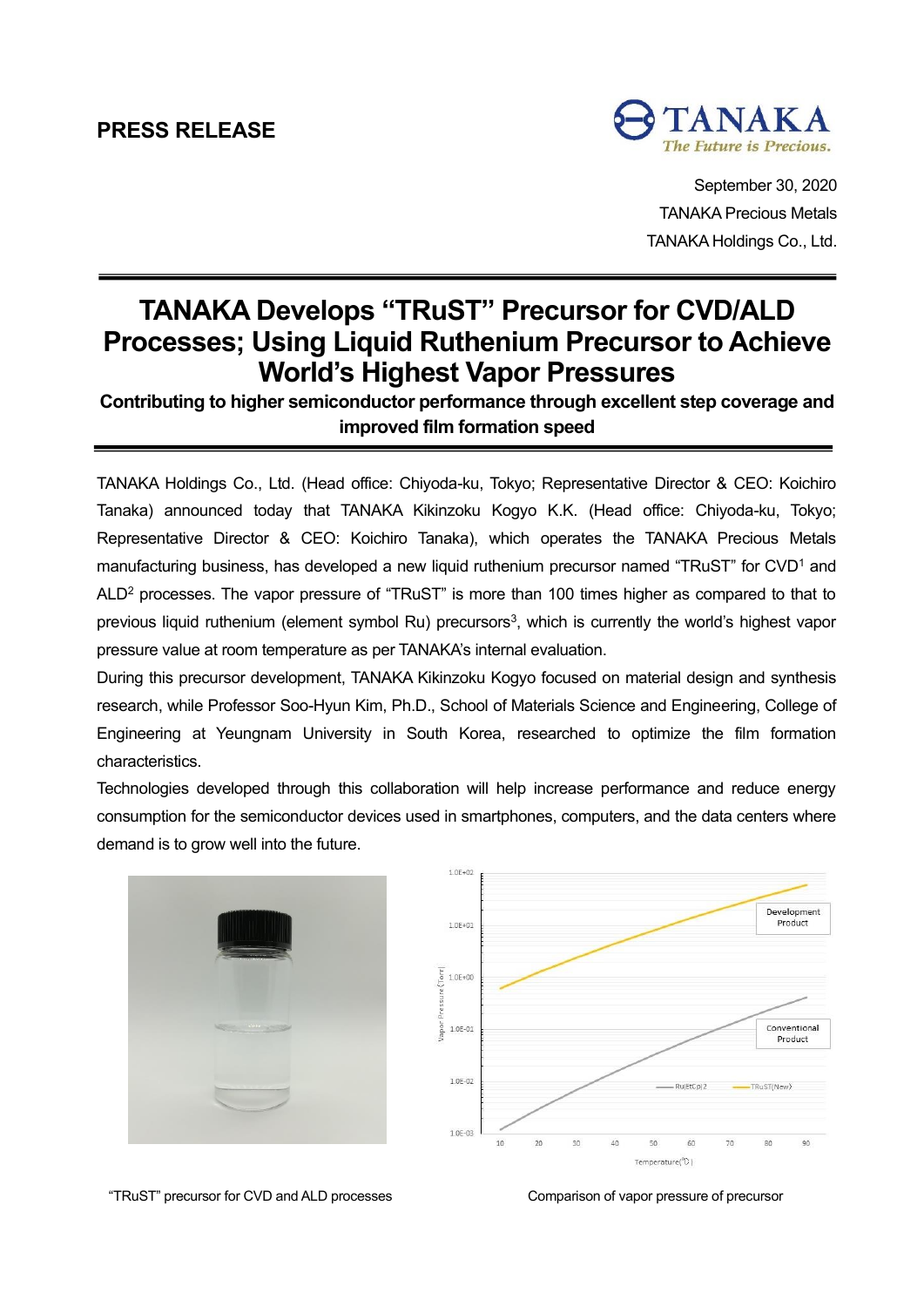Precursors are metal-organic compounds used in chemical vapor deposition (CVD), atomic layer deposition (ALD) and other processes to form thin metal films or metal wiring on substrates. CVD and ALD processes enable the formation of films with superior step coverage on various types of base substrate. These are useful methods for forming films as semiconductors become increasingly miniaturized, with increased structural complexity, and narrower wires with every new generation.

TANAKA Kikinzoku Kogyo has developed a range of precious metal precursors over the years, including ruthenium precursors. This time, computer simulation and other techniques were used to achieve miniaturization and optimization of the molecular structure. This resulted in the successful development of a precious metal compound in a liquid form, with high vapor pressure, and thermal stability suited for film formation, all of which are important characteristics for precursors. As a result, this compound has the world's highest vapor pressure over 100 times higher than that of previous liquid ruthenium precursors. The higher the vapor pressure of precursors and the smaller their molecular structure, the higher the possible concentration of precursor in the film formation chamber, and the greater the adsorption density of precursor molecules on the substrate surface. Compared to previous precursors, this achieves **excellent step coverage** and **improved film formation speed**.

According to research carried out at Yeungnam University, ALD film formation at approximately 1.7 Å per cycle is possible, which is the world's fastest of its type using liquid ruthenium precursor. Also, specific resistivity after film formation is approximately 13 μΩcm, which is close to the value of bulk ruthenium metal (7.6 μΩcm).

When bulk ruthenium is used for vapor deposition, with a temperature as high as 3000 ° C. However, if it is converted into an organometallic compound of ruthenium precursor, it can be vaporized at low temperatures (between room temperature to 200 °C) under vacuum. As a result, **the formation of high-quality ruthenium film with excellent step coverage at high productivity** is expected. This has been an issue in the past because it is technically difficult to achieve all these characteristics at the same time. With the development of "TRuST" however, it is now possible.

Samples of Shipments of "TRuST" should begin shipping samples are planned to start in October 2020.

#### **■ Background and TANAKA Kikinzoku Kogyo's development of precursor for CVD/ALD processes**

In the past, the most common wiring materials used for semiconductors were copper, tungsten and cobalt. However, as semiconductors have evolved, there are increasing expectations for the precious metal ruthenium to promote further miniaturization of semiconductors because of its lower resistance and higher durability. With its superior characteristics, ruthenium is also being considered for use in transistor gate electrodes and DRAM capacitor electrodes.

The progress of technologies such as IoT, AI, and 5G over recent years has led to rapidly increasing volumes of digital data used in clouds, smartphones, and computers. Therefore, the need for even greater miniaturization of semiconductors is increasing to enable the creation of devices with higher performance and lower energy consumption. As a specialized manufacturer of precious metals, TANAKA Kikinzoku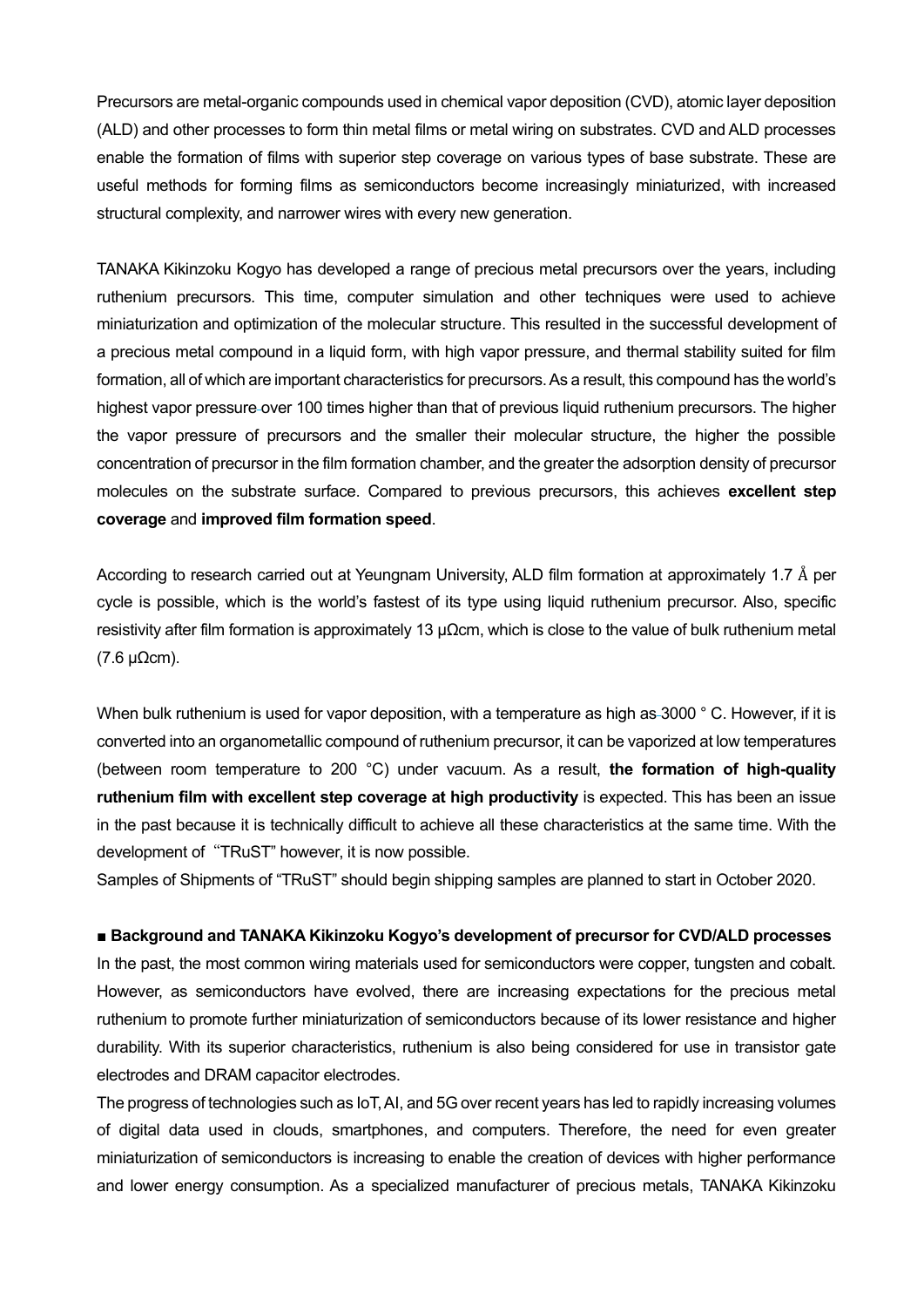Kogyo will continue contributing to this evolution of semiconductors through the development of high-quality semiconductor materials.

With the support of Professor Soo-Hyun Kim, from the College of Engineering at Yeungnam University, a researcher from TANAKA Kikinzoku Kogyo will give a presentation of this technology at the "International Interconnect Technology Conference (IITC) 2020", which will be held online from October 5–8, 2020. The title of the presentation is *High-growth-rate atomic layer deposition of high-quality Ru Using a Novel Ru metalorganic precursor*.

\*1. Chemical vapor deposition (CVD): CVD is a chemical film formation method. It is a method of forming thin metal films on the surfaces of base materials or substrates through a chemical reaction induced and accelerated by directing energy, in forms such as heat, plasma and light, at gaseous vapor material fed into a reaction chamber at pressures between atmospheric pressures to medium vacuum pressures (100–10-1 Pa).

\*2. Atomic layer deposition (ALD): Both CVD and ALD are film formation methods that use chemical reactions inside reaction chambers to deposit material onto substrates through the vapor phase. The main difference between the two methods is that while CVD continually forms atomic and molecular layers, ALD forms the layers intermittently one layer at a time.

\*3. Precursors: Precursors are compounds used as the raw material for forming thin metal films and metal wiring on substrates.